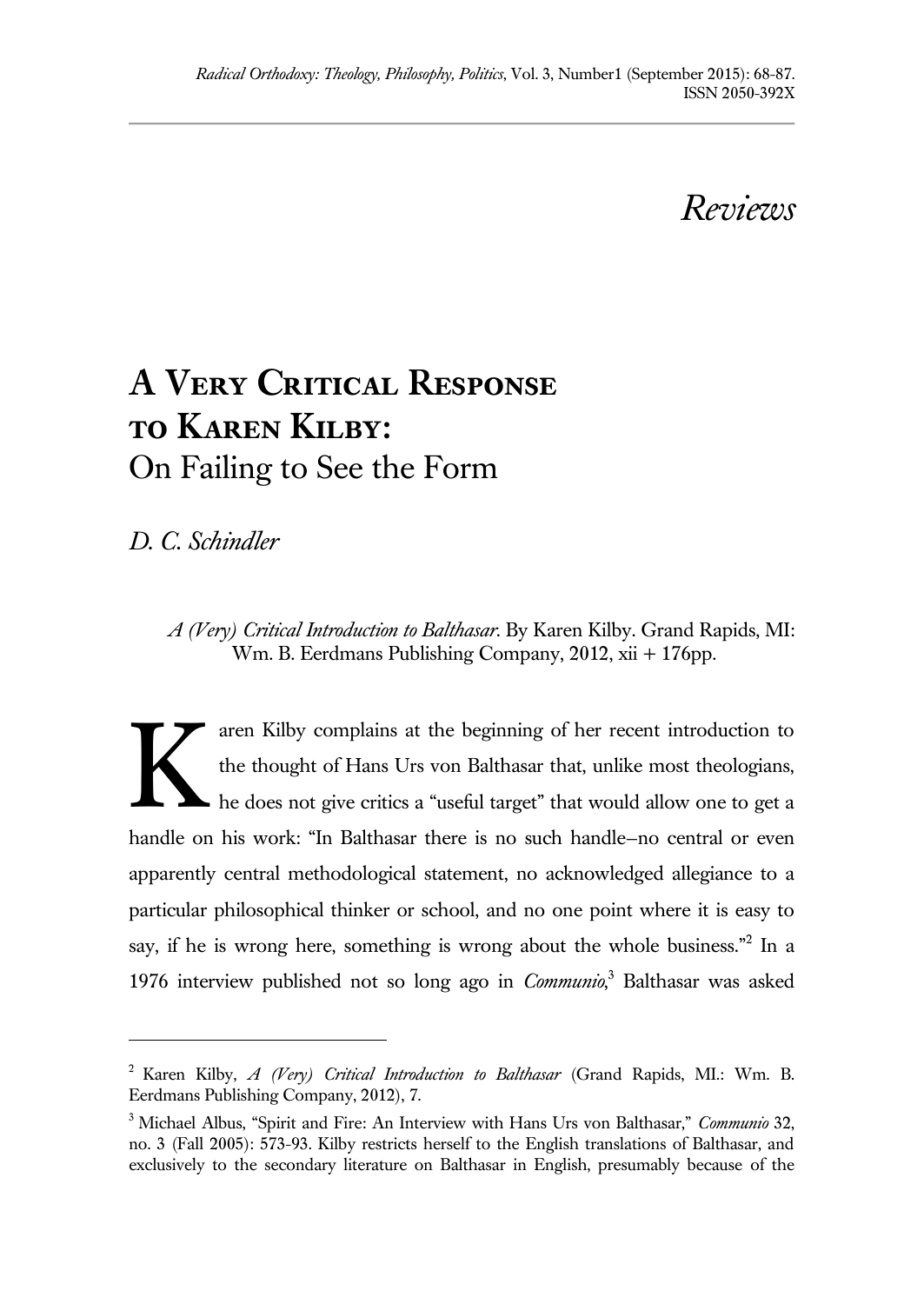whether his theology does have a founding center, a methodological point that guides his work as a whole and so gives it its defining character. In response to a question concerning his difference from Karl Rahner, with whom he has often been associated, he offers an observation that is quite useful for anyone who would wish to understand what he is about. While he and Rahner had initially contemplated working on a joint project, it became evident to them that their "starting-points were always different. There is a book by Simmel which is called *Kant and Goethe*. Rahner has chosen Kant, or if you will, Fichte, the transcendental approach. And I have chosen Goethe, my field being German literature."<sup>4</sup> As he goes on to explain, the key to his approach is the notion of *Gestalt*, "the indissolubly unique, organic developing form." It is this key, we shall see, that unlocks the connections between the various dimensions of his exceedingly rich theology. Because Kilby fails to grasp the essential nature of form, and for that reason fails to see how the "panels" of the "tryptich" of Balthasar's *Trilogy* are intrinsically related, her criticisms miss their mark at every point. "If she is wrong here," we might say, "something is wrong about the whole business." Rather than respond point by point to her various criticisms, we will simply discuss this central issue and suggest how it leads Kilby to misinterpret the three joints of the trilogy. Then, we will indicate how the notion of form explains Balthasar's style—contrary to Kilby's most basic charge of his exhibiting a "performative contradiction." Finally, we will conclude with a few observations about what seem to be Kilby's own presuppositions about the nature of knowledge and truth, which compromise her capacity to offer valuable criticism. The reason for this brief essay is not primarily to criticize Kilby, but to take the

l

overwhelming amount that has been written in other languages, but one would have expected her at least to consult a relatively brief interview with Balthasar in which Balthasar gives his own account of his general approach, since this interview has indeed appeared in English translation.

 $4$  Ibid., 579.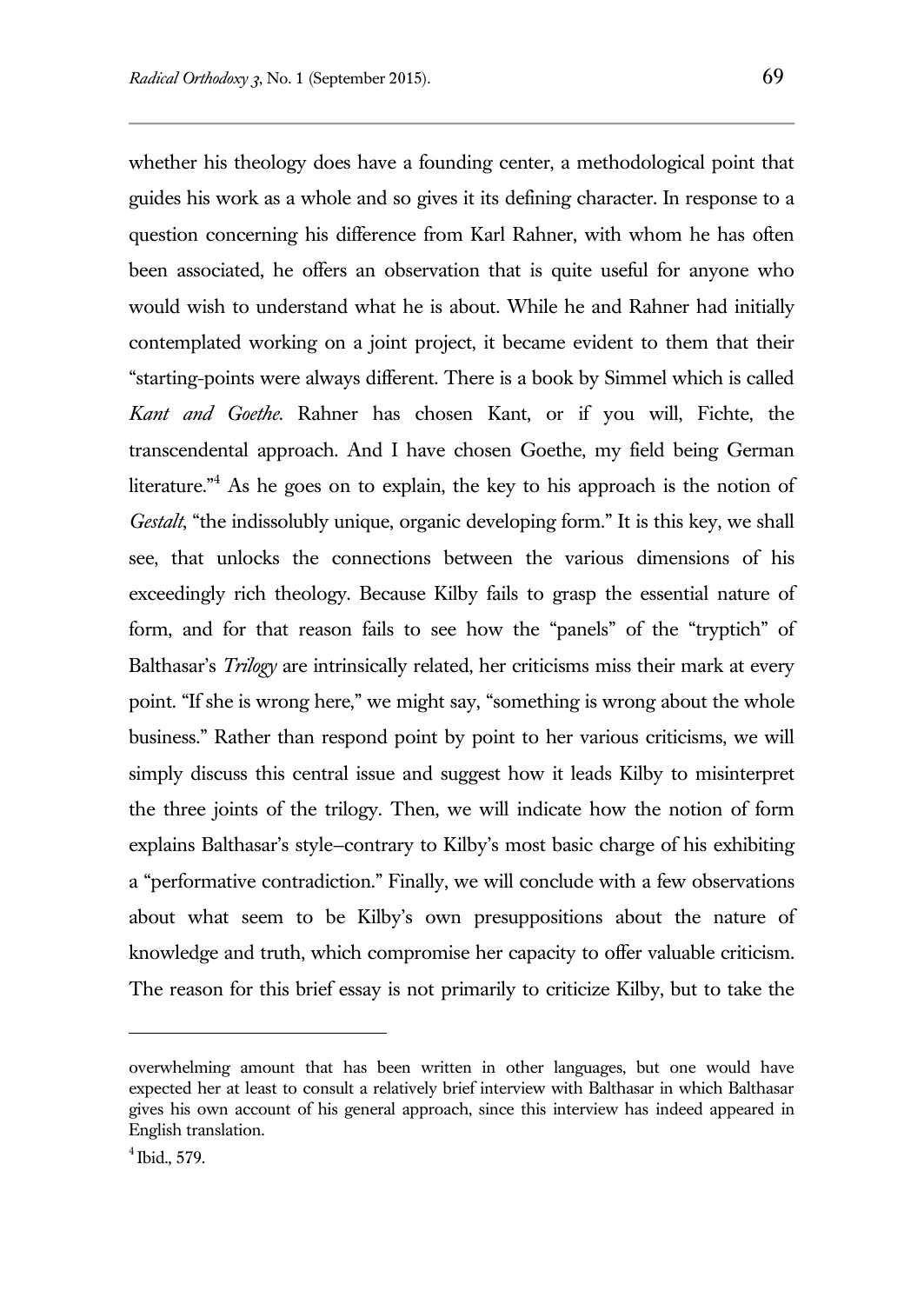occasion to try to characterize in a succinct way at least a basic aspect of Balthasar's way of doing theology, which may seem so foreign in the context of the contemporary academy.

The heart of Kilby's critique of Balthasar is that the form of his work contradicts the content of his theology, in two essentially related ways. On the one hand, while he emphasizes the mystery of revelation and its surpassing of all human attempts to comprehend it, in his accounts he soars above all of the sources of theology—scripture, tradition, and the work of other theologians—and so gives himself what amounts to the perspective of an omniscient narrator. He *says* that there is an abiding mystery, in other words, but he *thinks* and *writes* as if there isn't. Perhaps more directly still, Balthasar aims to develop his theology in the mode of drama, which is meant to integrate the subjective/personal dimension (lyric: spirituality) and the objective/theoretical dimension (epic: theology). According to Balthasar, God's Word is not merely spoken to, but *sent into*, the world, and this divine action requires a responsive action on the part of man. There is no neutral place to stand outside of this "Theo-drama"; any would-be spectator will inevitably find himself called into the play as a co-actor (*Mitspieler*). And yet, Kilby argues, the perspective that Balthasar apparently takes in describing this drama belies the claim that there is no place outside on which to stand. Apart from the one apparent exception of his book insisting on retaining a (non-presumptuous) hope for universal salvation, Balthasar always seems to "know too much" about whatever it is he treats. Rather than being *in* the undecidability of dramatic interaction, he seems always to place himself above it all. Thus, as Kilby explains, the problem with Balthasar's theology is quite subtle, but pervasive: what is objectionable is not a matter of the content of any particular theological idea so much as it is the form of his theology, the approach he takes. She concludes that there is something therefore especially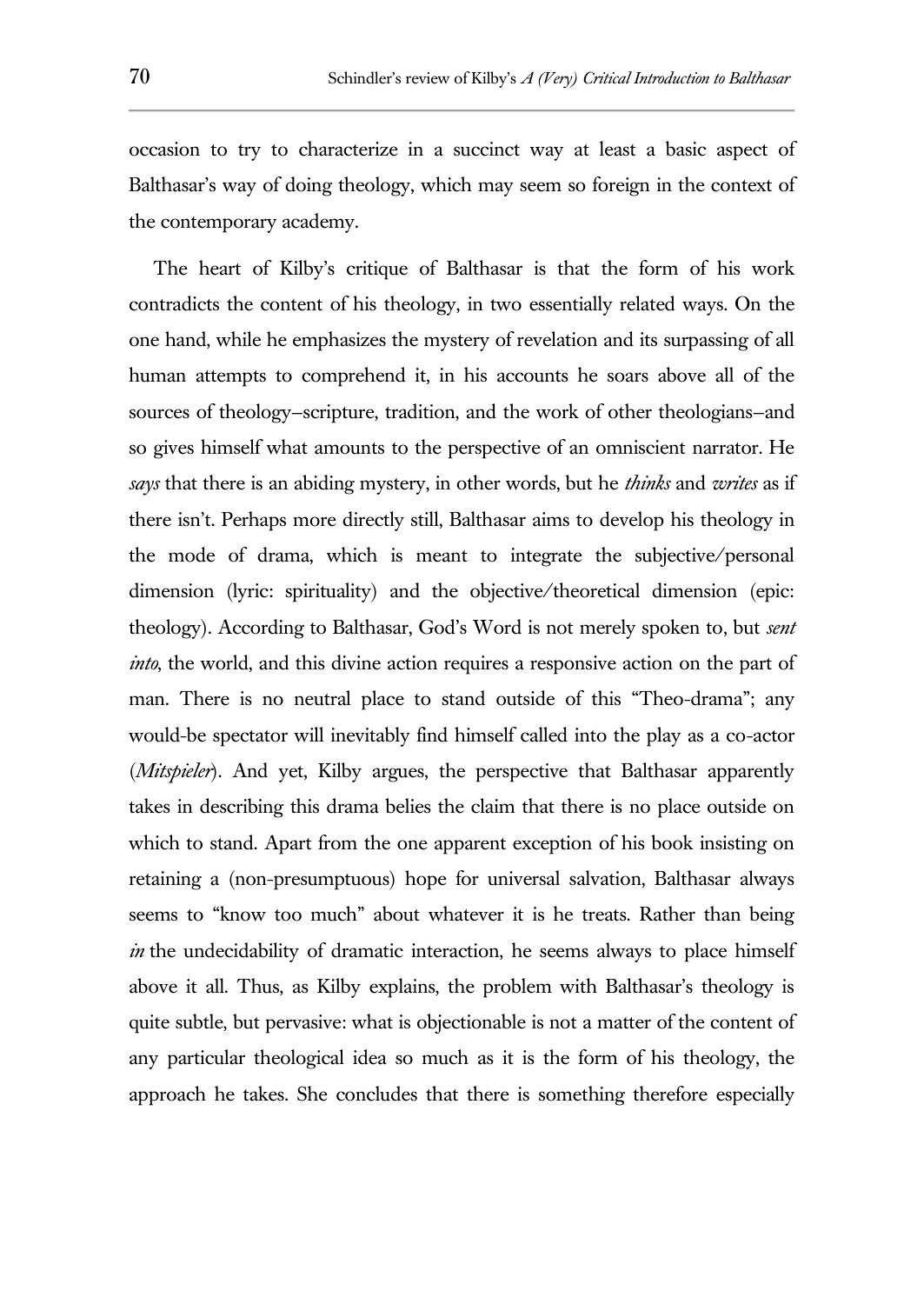dangerous about Balthasar, and worries about his growing influence. The aim of her book is thus to counteract that influence.

To determine whether Balthasar is in fact caught in a "performative contradiction," of course, first requires that we come to terms with what Balthasar himself understands by the ideas he presents. This means we must orient ourselves by his basic presuppositions. One of the most fundamental of those presuppositions, which underlies and informs every part of his thinking, is that the transcendentals are inseparable. Balthasar gives this traditional axiom a rather strong interpretation: in his theology, it means, for example, that beauty is essentially dramatic because of the intrinsic presence of the good, that truth is essentially aesthetic, that goodness is essentially "veridic," *i.e.*, manifestive of truth, and so forth. All of these dimensions are at play in form. The notion of form that Balthasar identifies as the unifying center of his thought therefore does not belong exclusively in the sphere of aesthetics, but runs through all of his work; the form unfolds a different aspect of its endlessly rich significance according to each particular order (aesthetics, drama, logic), but each depends on the others for its proper meaning. Kilby, however, interprets aesthetic form as separate from goodness and truth, she interprets drama as separate from beauty and truth, and—mostly by implication here because she never explicitly raises the question of the truth, for significant reasons, as we will see—she interprets truth as separate from beauty and goodness. As a result, the effigy of Balthasar's theology comes to appear as something ugly, evil, and false, and so, if nothing else, at least perfectly adequate to the criticism Kilby intends to make of it. Let us look at each of these dimensions in more detail.

The key to Balthasar's notion of form, when it is interpreted within the context of the circumincession of the transcendentals, is its paradoxical unity of opposites: form and splendor, subject and object, immanence and transcendence, time and eternity, surprise and fulfillment, freedom and obedience, manifestation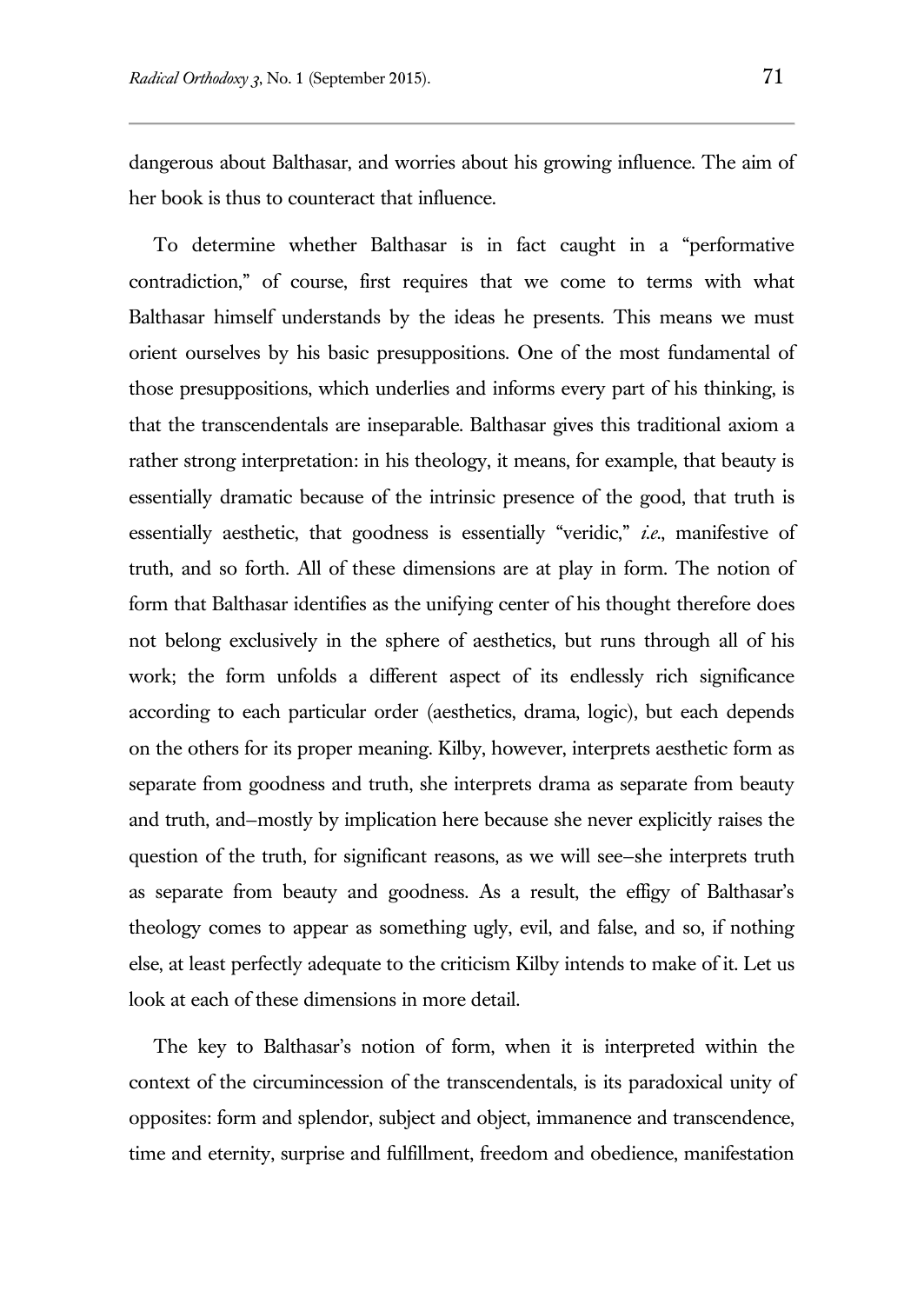and hiddenness, and so forth. We cannot enter into a full discussion of any of these in the present context, of course, but there is a fundamental point that bears immediately on Kilby's assessments. For Balthasar, a form—*Gestalt*—is a whole greater than the sum of its parts. Genuinely to perceive a form, then, is to move beyond not only any of the identifiable parts of a thing in particular, but indeed all of them together. There is a crucial paradox here: it is one and the same thing, as it were, that gathers the various aspects of a thing together into a whole and simultaneously opens that whole up as luminous—that is, as an inbreaking of transcendence. This is why the (immanent) order of beautiful form and the transcendence of its splendor cannot be separated, and so why the vision of form (a grasp of the definitive wholeness) coincides with rapture (a being carried out "beyond" oneself). It is also why the dramatic action that occurs in response to the perception of form is able to take place, so to speak, *inside* that form, and why this action ultimately acquires the shape of a definitive commitment of freedom (rather than disconnected reactions to one set of circumstances after another). And, finally, it is why the understanding of the truth of God is not primarily a subjective appropriation of some concept, however vast, but even more basically a fruitful and fulfilling *ex-propriation* of the knower in the Spirit and into the form of Christ.

Kilby is right to identify the notion of form as lying at the center of Balthasar's aesthetics, but wrong to think it belongs only there. What is distinctive about the aesthetics is not form *per se*, but the *perception* of form. Kilby's failure to see this leads her both to isolate the aesthetic in a manner that radically distorts it, and then to miss the essential presence of form in drama (not to mention in logic, but in fact she does not address this aspect of Balthasar's theology in her book). Her distortion of aesthetic form becomes evident in several ways. First of all, Kilby asserts that the vision of form in Balthasar "transfixes" the beholder, whereas the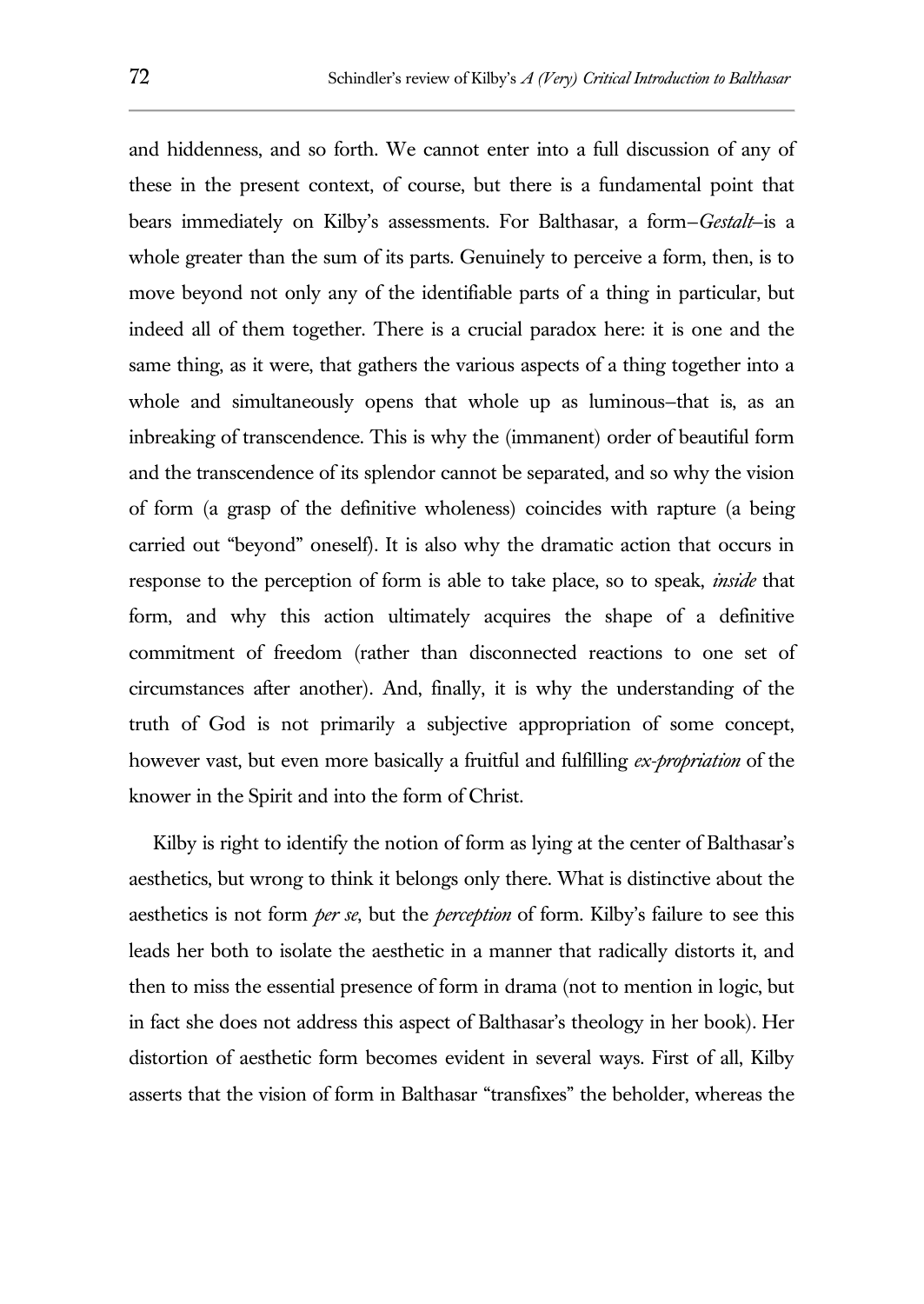crucial word for Balthasar is "enraptures."<sup>5</sup> (Her overlooking the importance of this point is perhaps why she is able to make the very odd claim that "eros" has no place in Balthasar's theology.<sup>6</sup>) To transfix is to paralyze; to enrapture, by contrast, is to carry away, to provoke, to attract in a manner that ignites one's internal energies, and so to bring one *truly* outside oneself—*i.e.*, to initiate the drama. Second, Kilby repeatedly *opposes* aesthetic form to truth. For example, "Theology then [*i.e.*, when conceived aesthetically in Balthasar's sense] becomes focused, not on examining or expressing the *truths* of revelation, or on bringing out its coherence, or illuminating its meaningfulness, but instead on expressing and examining the *beauty* of revelation."<sup>7</sup> Form, for her, concerns beauty *rather than* meaning. It is thus separated from all content (*i.e.*, it is form conceived "formalistically"). Indeed, Kilby herself enacts what she criticizes by setting aside at every turn what she calls the "substance" of Balthasar's ideas and attending simply to their form, or style, looking for patterns that she then can evaluate on their own. As a result of its separation from goodness and beauty, form gets, as it were, "sentimentalized"; it becomes, one might say, an inner feeling that has no purchase on reality and cannot be verified. Instead, the presumption becomes that form can only be arbitrarily asserted, and so imposed from the outside. Note, there is no real "rapture" (apart from an excited feeling, perhaps) possible in this case because there is no substantial form *into which* one could be moved.

 $5$  This "transfixiation" is indeed for Kilby the governing theme of Balthasar's aesthetics. The title she gives to the section in which she presents this aesthetics is "Transfixed: Seeing the Form" (Kilby, 42). If she had written instead, "Enraptured: Seeing the Form," one notes immediately how different the note struck would sound—and how much more faithful this alternate view would be to Balthasar's own understanding.

 $6\degree$  Consider for example his positive judgment, at the outset of the trilogy, of Dionysius' privileging of the term ἔρως over ἀγάπη (*Glory of the Lord*, volume 1: *Seeing the Form* [San Francisco: Ignatius Press, 1982], 121-23, and his comment on the liturgical text from the Christmas Preface, which he presents as a paradigm of the phenomenon of "seeing the form," as he understands it: "There is a good reason why the word used is *amor* (ἔρως) and not *caritas*" (ibid., 121).

 $^7$ Kilby, 48.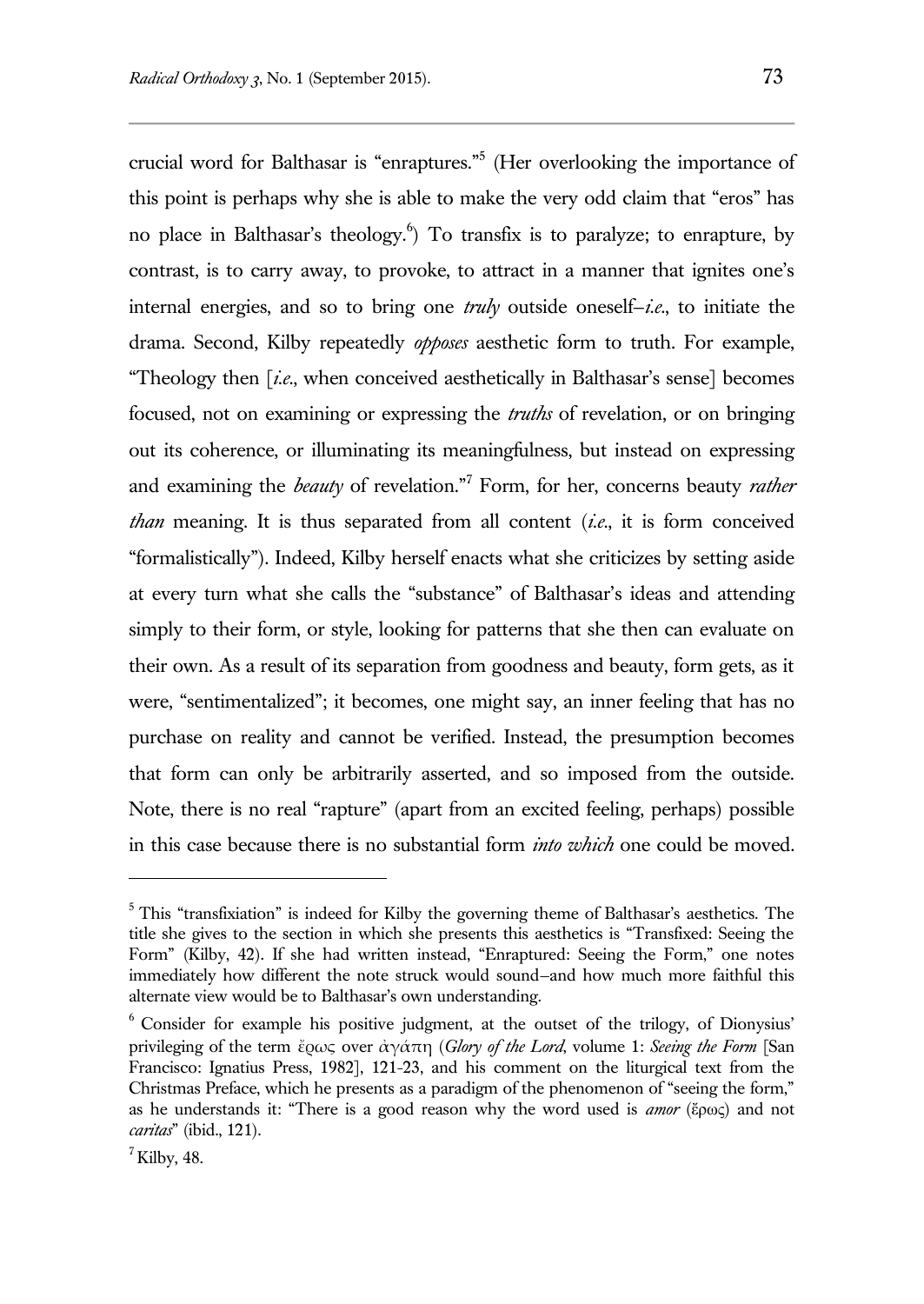If one takes such a notion for granted at the outset, as Kilby does, then talk of form can never be anything but authoritarian self-assertion. The horizon that she imposes on theology, against which alone Balthasar's ideas are allowed to appear, is that of political positioning, which is why she never once asks whether an idea she is considering might be true, but instead relentlessly asks only one sort of question: Who is *he* to say such things? By what authority? How does *he*  know? And so on.

There are two important implications of Balthasar's notion of aesthetic form, properly interpreted, in this context. On the one hand, it means that a beautiful form cannot be grasped piecemeal, but necessarily has an "all at once" character to it (as has always been recognized, from Plato and Aristotle to modern thinkers). Kilby mentions this feature of form, but seems to forget the significance of this point when she goes on to complain that Balthasar's problem is that he does not allow a gradual, fragmented grasp of form. To insist on a piecemeal construction of a form is in fact to deny that there is such a thing as form at all, or at the very least to deny that form is graspable *simply*. One may, of course, approach a form in some sense by stages; however, these stages are not fragments that one then assembles, but initial intimations of the whole *qua*  whole, all of which get recast with every deeper insight. This does not at all mean, however, as Kilby seems to believe, that the "all at once" character of the perception, once achieved, implies there is nothing "more" left to perceive. Quite to the contrary. This brings us to the second implication: precisely *because* the form is a whole greater than the sum of its parts, a grasp of its "all at once" character is at the very same time an awareness of its "excess," and so a precondition, as it were, for a sense of its mystery. It is only *because* one has had a definitive insight into a form that one realizes it would be possible to write volumes upon volumes and never say everything that could be said; one could translate and publish and receive dictation from others unceasingly, one could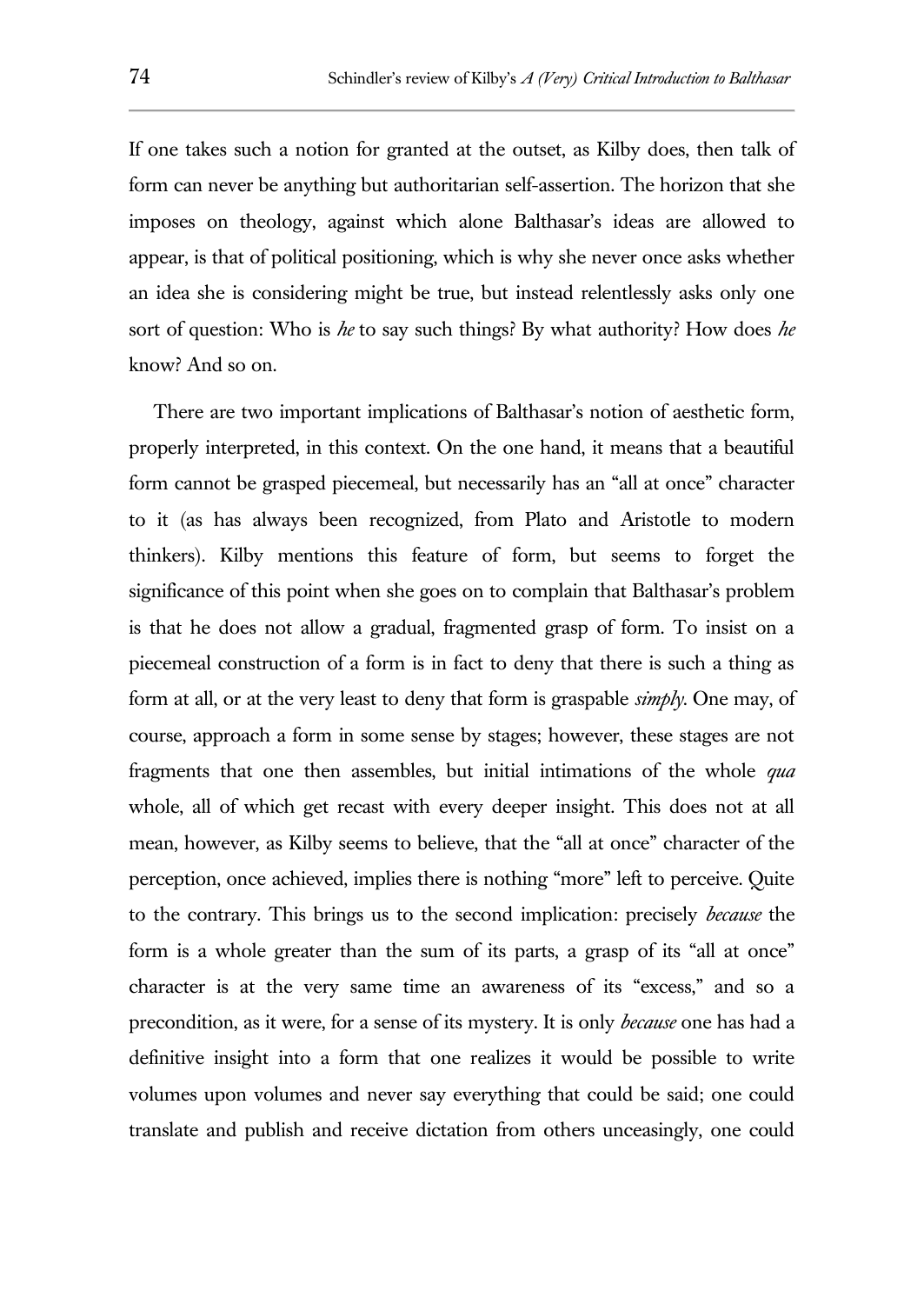spend a good deal of one's writing illuminating the work of others who also, from different perspectives, glimpsed the form, and know that the form has become only more mysterious through it all.

Kilby seems to think that a person without insight, or with only partial, fragmentary grasps of a thing, is in the best position to preserve a sense of its excessive mystery. But is this true? It seems rather to be the case that one cannot even have a sense of the partiality of a perspective *unless* one has a grasp of the whole of which one's perspective is a part—which means, as we will propose at the end, that Kilby's "epistemic humility" turns out in spite of itself to be far more immodest, and (what is most problematic for one who would wish to enter into dialogue with her) incorrigibly so by its very nature. If Kilby were correct, one would have to say that a person who is ignorant of poetry, for example, one who knows nothing about a particular author, and indeed who can make out only a word or two here or there in the poem because it is written perhaps in an unfamiliar language, will necessarily have a greater sense of the inexhaustible meaning of the poem, indeed will more likely never run out of things to say about it, than someone who has a profound insight into the poem and can see how all the strange and surprising images fit—miraculously—together. Or to take Kilby's own example: it is only the person sitting so close to the drums at a concert he couldn't manage to hear anything else, and so could only "suppose" that there was in fact a symphony going on, who would best appreciate the excessive mystery of the music being played. $8$  It is hard to imagine how such a suggestion could be plausible to anyone other than a person who can't get the tunes of postmodern thinking out of his or her head. Clearly, one whose hearing is eclipsed by the drums would have a sense of having missed something essential, of being powerless to attend to the symphony and thus to bring to

 $<sup>8</sup>$  Kilby, 151.</sup>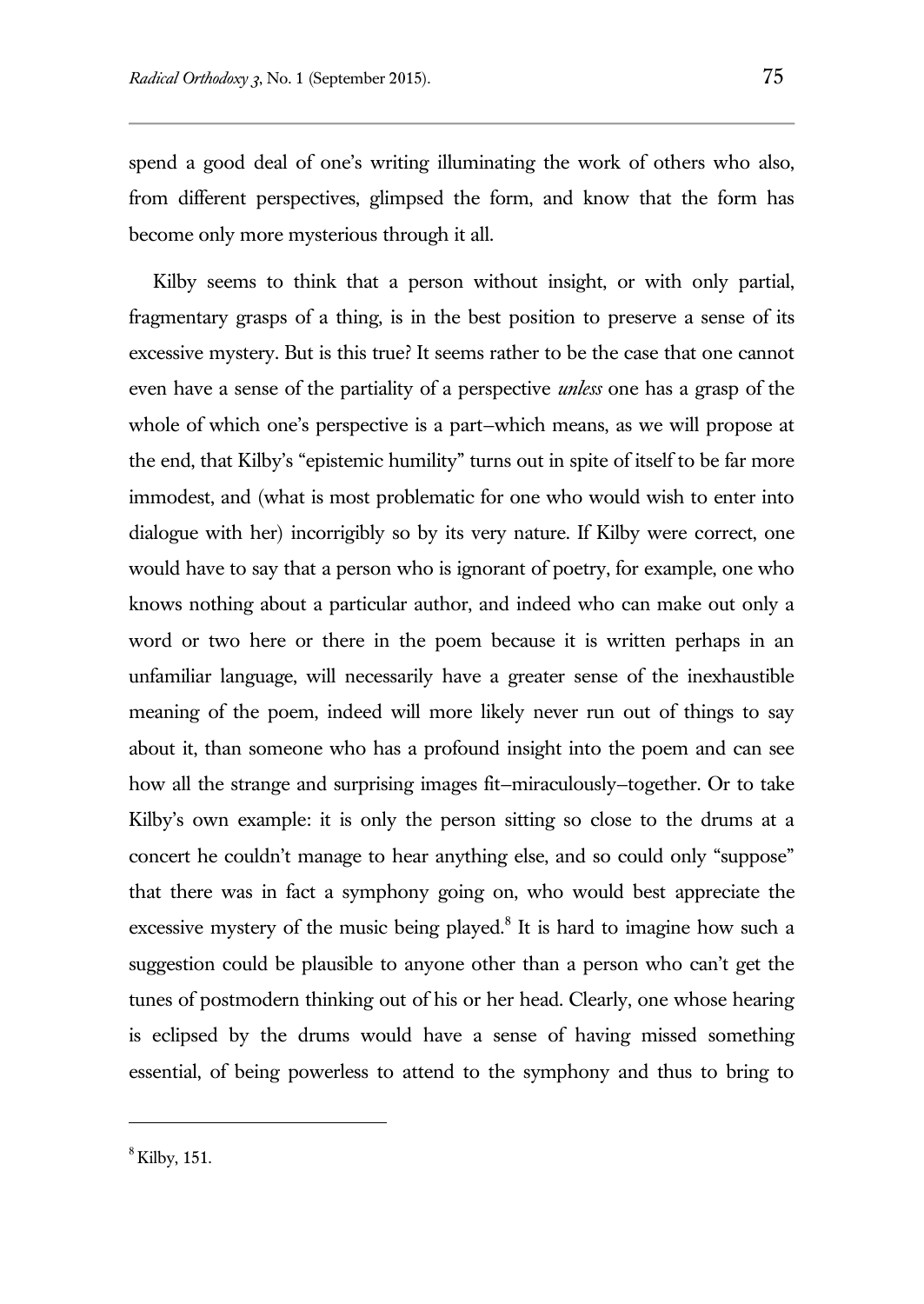mind the fullness of the music performed, but this is quite different from standing in awe of the music's mysterious depths.

Kilby's desire to preserve the mystery of revelation, the authority of scripture and tradition, the importance of dialogue with other thinkers, and so forth, is laudable. But her failure to grasp the nature of form turns this desire in a direction we would ultimately have to judge to be fruitless. For Balthasar, reality presents itself as form, which, as we have seen, means that the better one grasps it, the more evident its mystery becomes. Reality itself has a dimension of depth, which understanding works to make manifest. Kilby's rejection of form or its accessibility implies, by contrast, that reality is essentially *flat* to the extent that it enters into our vision. In this case, one can preserve mystery, not by entering more deeply, more centrally, into reality, but rather only by holding oneself back or keeping to the edges—remaining, so to speak, next to the drums, even if better seats were available. In this case, mystery becomes something negative, and due primarily to subjective disposition. It is no longer convertible with truth in what Balthasar calls the objective "miracle" of being, but instead coincides simply with ignorance or non-knowing. Contrary to her intentions, no doubt, Kilby nevertheless deprives God and the world of mystery because the "darkness" that would otherwise be caused by the overfull light of the depths comes about, for her, only if we succeed in reminding ourselves, perhaps out of good intentions, to shut our eyes. The irony is that this sort of "modesty" in fact makes the self the arbiter, the granter of mystery.

Just as Kilby separates beauty from goodness and truth, she also separates goodness from beauty and truth—in other words, she treats drama as if it had nothing to do with form.<sup>9</sup> For Kilby, the essential feature of drama is open-

 $9$ John Milbank has recently challenged the view that we are presenting here, namely, that, for Balthasar, drama is a matter of form and so remains in essential continuity with the aesthetic and of course eventually also with the realm of truth. In the second edition of *The Suspended*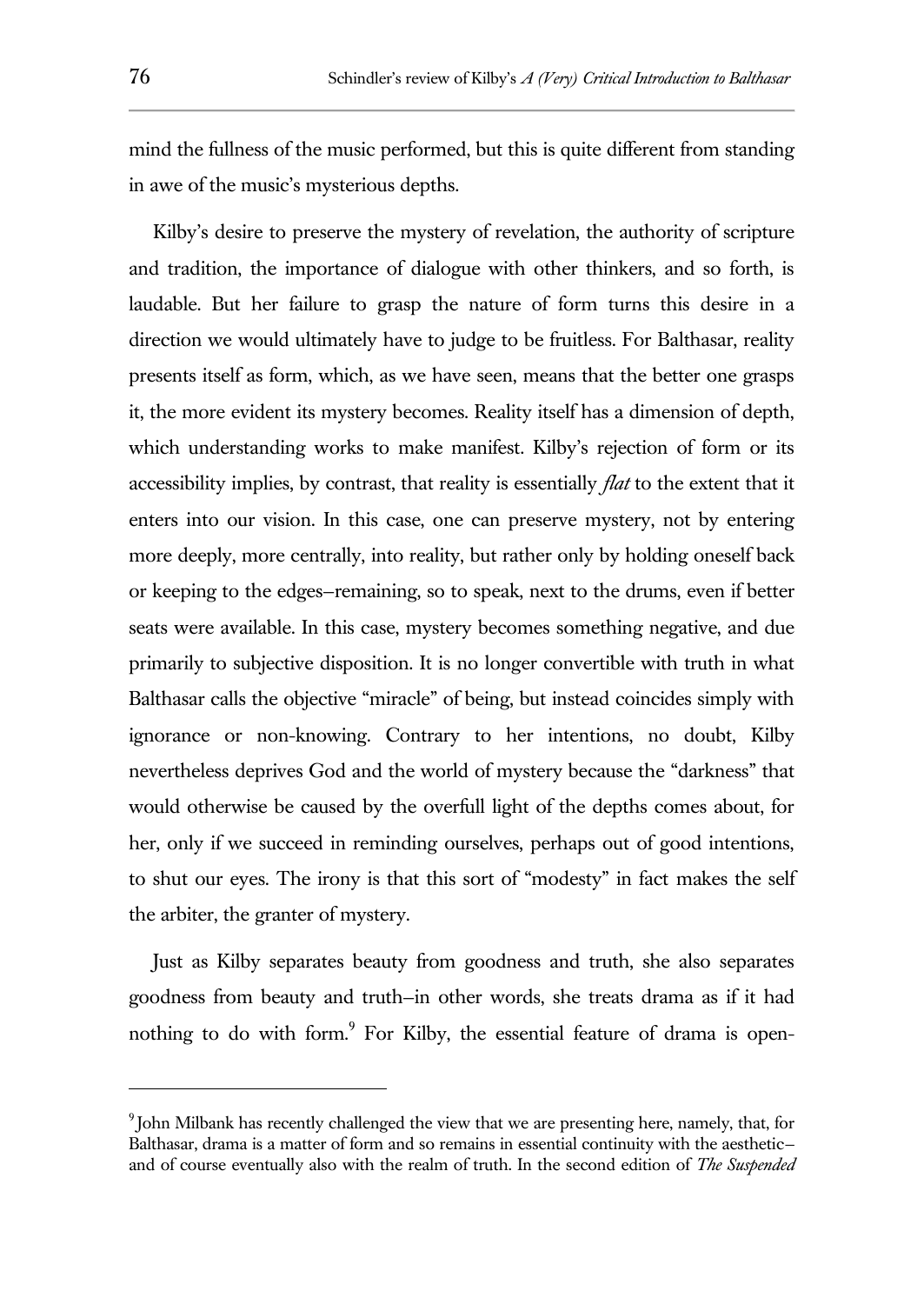endedness and undecidability. She thus claims that the only place where Balthasar's theological style does justice to its content is in the book *Dare We*  Hope, in which Balthasar resolutely guards against presumption about "how things will turn out," as it were. To be sure, the notion of "surprise" is a central one for Balthasar, and is crucial to his notion of drama. But it is only in superficial instances of drama that surprise is essentially connected with subjective ignorance. To be prematurely informed "whodunnit" during a B-grade detective show is to lose interest in the program altogether. But we all already know the culprit in *Macbeth*, and yet it remains dramatic for us every time we see it well-performed. Kilby explains that a dramatic theologian would be "one who is caught up, in the midst of things, and who cannot claim to have read or to have a grasp of the whole script in advance.<sup>"10</sup> Is it really the case that an actor who has never read a script, or who is only fed one line at a time, would be better able to enter into a drama than one who had read and re-read a script, and

*Middle* (Grand Rapids, MI: Eerdmans Publishing Company, 2014), Milbank makes the provocative claim that Balthasar ultimately leaves form behind in his transition to the theodramatic theory. We see evidence of this, Milbank explains, in "the Preface to the *Theodrama*, where Balthasar speaks of an action that lies beyond 'form' and the contemplatable—to which the riposte must be, how can there be an action at all, especially an action upon something, which does not in some sense appear and which is not regardable (whether or not it is 'comprehensible')?" (Ibid., 77). Milbank confesses that his claim will be one "at which many will protest," and indeed the many will turn out to have good reason: the very text Milbank cites here to support his provocative claim says the precise opposite of what he imputes to it. Balthasar raises, here, the possible objection that the divine drama is somehow "invisible" or non-appearing, not as an expression of his own thesis, but as a challenge to his entire project, which is the reason he takes such pains to show why it is untrue. As he explains quite plainly in the preface, drama does not go beyond *form*, as Milbank supposes, but only beyond passive, detached *spectation* of form, which is why drama "expands aesthetics into something new," even while aesthetics remains in this expansion "yet continuous with itself" (*Theo-Drama*, volume one: *Prolegomena* [San Francisco: Ignatius Press, 1988], 17). Love is not in the least "beyond form" for Balthasar. In fact, one could say that the contrary affirmation represents a particularly succinct summation of his theology as a whole. For a clear presentation of this, see his book *Love Alone Is Credible*, especially chapter nine, which is entitled "Love as Form."

 $10$  Kilby, 63.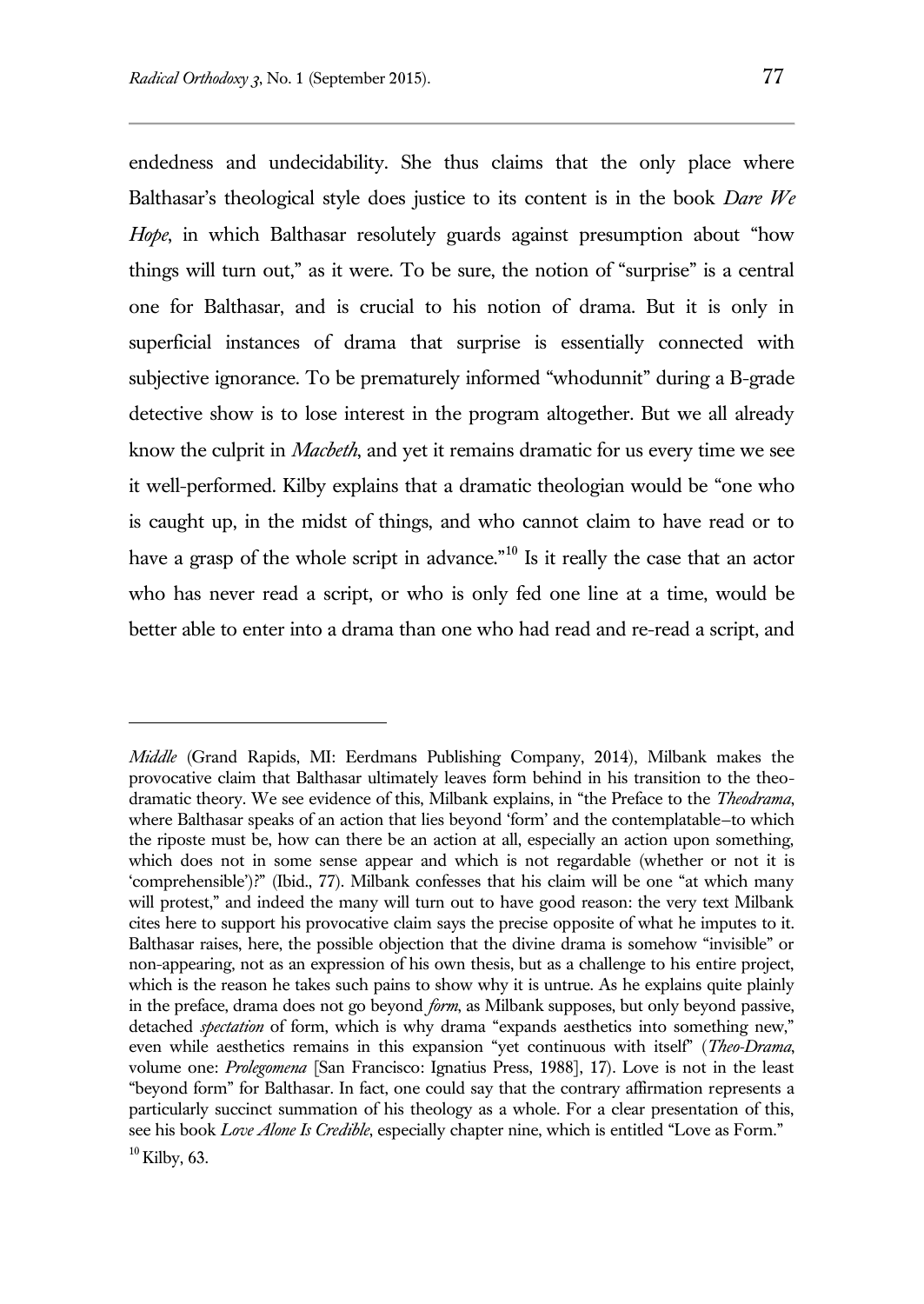lived with it for months?<sup>11</sup> Again, it is hard to see how any one would think this is the case, outside, perhaps, of certain streams in the contemporary academy. According to Kilby's understanding, one cannot have true drama without a certain formlessness and incompleteness, and she takes for granted that Balthasar shares her understanding of the nature of drama without attempting to ascertain whether this is the case. In fact, one cannot understand drama as Balthasar does without coming to terms with his notion of form. Just as aesthetic form is a coincidence of form and splendor, so too is drama a form in which the openness of surprise coincides with the closure of insight, resolution, and definitive action. Balthasar points to God's inner life as the *Urdrama*. For Kilby, this would have to mean either that Balthasar thinks of the Trinitarian relations as reflecting a paradigmatic undecidability and incompleteness, or that he simply does not know what he is saying. In other words, he is either shockingly heretical or shockingly confused about his own theology. We might agree with Kilby that there is some confusion here, but we suggest it does not in fact belong to Balthasar.

For Balthasar, the essence of drama lies in the reciprocal dependence of apparently opposed movements, and thus an irreducible tension that comes to light only with a grasp of their unity in the whole. It is only such a view of drama that explains why Balthasar can describe God's inner life as the proto-drama. The ancient Greeks, the "inventors" of the genre, based their plays on myths already well-known to the audience, and would sometimes recount the essential plot as a prelude to the play in order that ignorance about the ending not distract the audience from the drama of the action. The action in Greek drama,

<sup>&</sup>lt;sup>11</sup> The infamous Broadway show from 2011, "Spider-Man: Turn Off the Dark," apparently went through a record 183 dress rehearsals, in part because the script was constantly being re-written by a group of writers in response to audience reactions. The actors, thus, received new lines at every rehearsal. The question is, does this represent a paradigm of drama, or a failure of drama?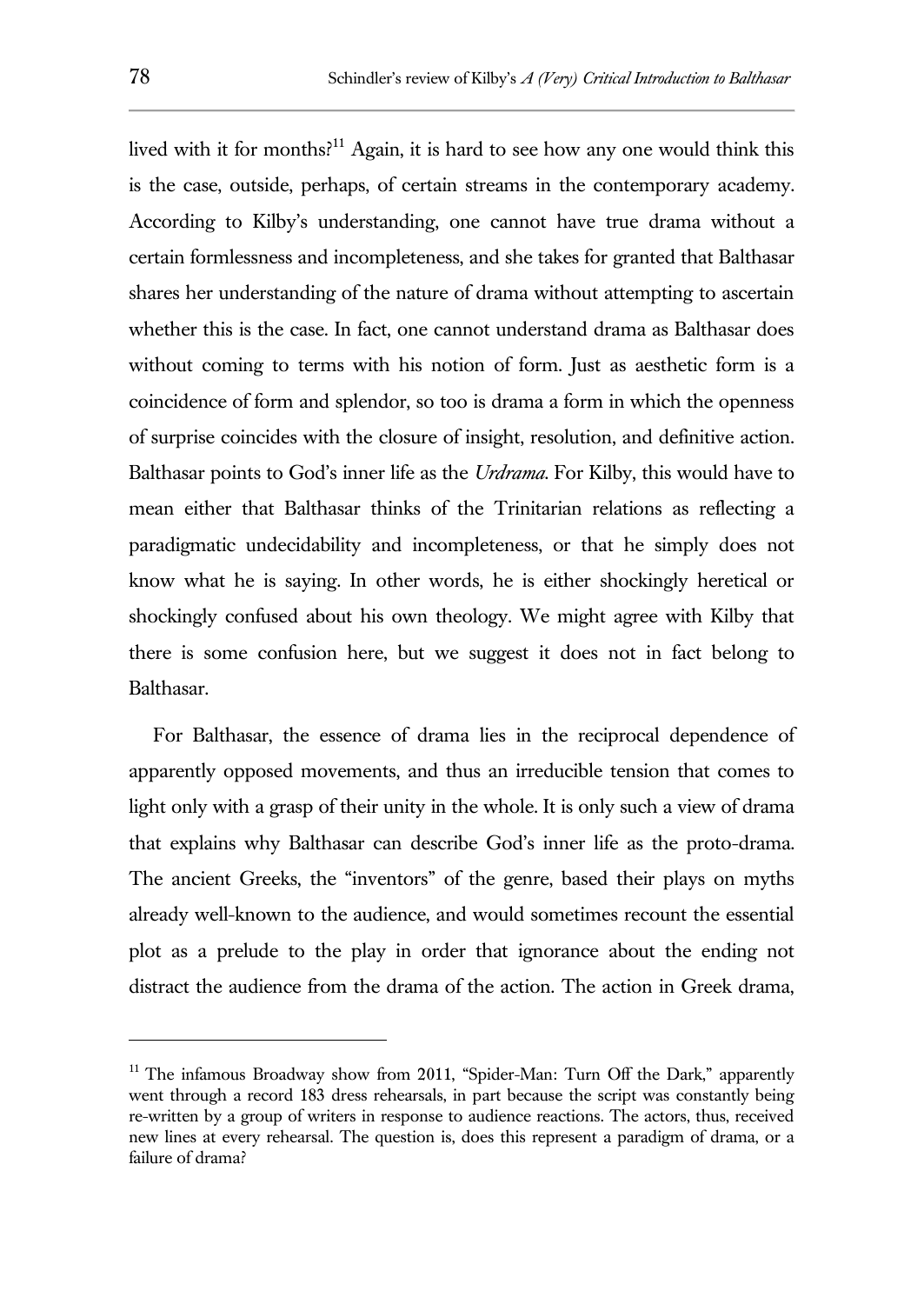then, primarily consists, not in presenting a surprise-ending, but in gradually laying bare, layer by layer, the profound tensions that constitute human existence. The most essential surprise of drama, we might say, comes from the "vertical" depth rather than the "horizontal" undecidability, which is why it is coincident with the perfection of form. Thus, a "dramatic theology," understood in Balthasar's rather than in Kilby's sense, is one that aims to bring to light the irreducible tensions of the life of the world inside of the life of God. But the only way to show forth tensions is to exhibit the encompassing whole that they bring about, and indeed the whole that allows them in fact to be tensions. Disjointed fragments carry no tension because they lack any internal unity to each other, which means that incompleteness as such is undramatic. This point perhaps sets into clearest relief the difference between Balthasar and Kilby. If it is true, then it follows that one will better be able to bring out dramatic tension the more adequately one succeeds in bringing the whole to light. It is therefore *precisely* a sense of drama (and not the betrayal of such a sense) that would drive one to seek as full and as comprehensive an account as possible. When Balthasar says that the theologian cannot stand outside of the drama, what he most fundamentally means is not that he does not know what he is talking about (in which case it would be presumptuous indeed to publish one's writing). Rather, he means that the theologian does his thinking *inside* the glorious (*herrliche*) form that has laid claim to him—*i.e.*, he thinks as a believer that belongs to Christ, rather than as a neutral scholar. Christian thought thus has an obligation to this form. The effort to display the meaningful form that brings out the tensions of existence is dramatic because it is bound in obedience to something greater than itself. Because of the essentially dramatic nature of form, as Balthasar understands it, to the extent that one's writing succeeds in bringing it to expression, one's writing will itself take on that quality—it will reflect the light of the form that, in turn, calls the reader to decision and action. If Balthasar leaves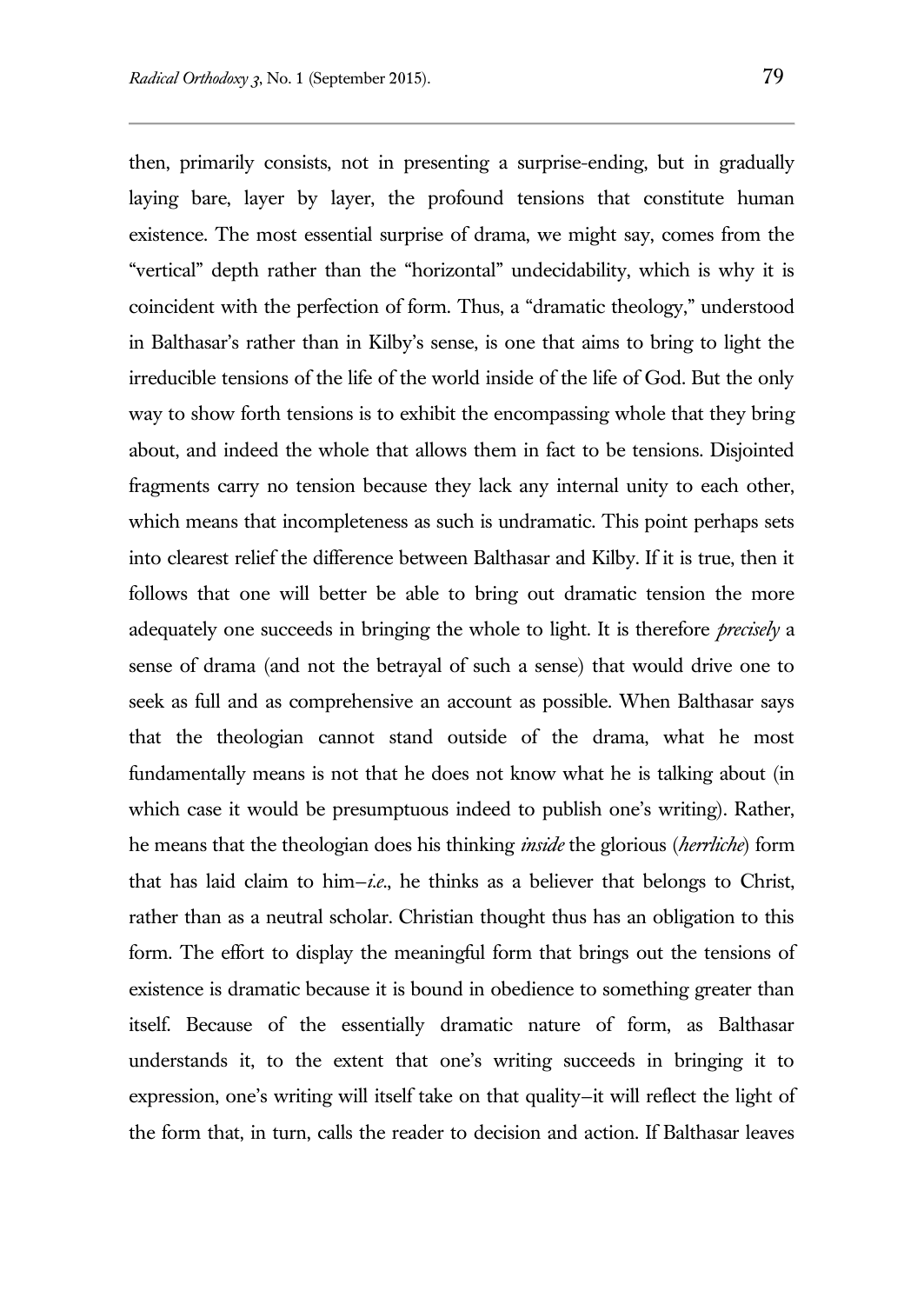the question of universal salvation open in *Dare We Hope*, it is not because he happens to remember himself only in this one instance, as Kilby supposes, but because the outcome of the freedom of individuals in history is of a different order than the issue, for example, of the soteriological nature of the incarnation. And it is only a grasp of the *form* of the drama of the incarnation that allows us to remain open in theological hope to the outcome of individual human freedom.

The primary characteristic of a dramatic theology, in short, is that it strives to find the center that gives life to all the parts, rather than in the first place marshaling narrowly framed arguments for or against one or another of these parts in isolation from the rest. In other words, a dramatic theology will exhibit precisely those features that Kilby identifies as evidence of the *lack of drama*. Balthasar's style is no "performative contradiction": it is in harmony with his understanding of drama, and it contradicts only Kilby's own (essentially postmodern) concept.<sup>12</sup>

We have mentioned beauty and goodness so far. As for truth, we have said that Kilby does not seem very concerned with it in this book; she makes virtually no reference to the final part of Balthasar's trilogy (apart from, in one place, expressing astonishment at how many different authors are mentioned in one of the sections). It should be evident that, once again because of his paradoxical sense of the nature of form, for Balthasar, the definitiveness of truth is not only compatible with, but is in a certain respect an indispensable condition for, the openness of mystery. We will not belabor this point, except to indicate that it implies a "non-possessive" notion of knowledge in which the certainty of one's

 $12$  Kilby draws her notion of drama, and the critique she makes of Balthasar based on it, primarily from Ben Quash (see Kilby, 64-65). Quash, for his part, gets his notion of drama, not from Balthasar, but from Foucault. For a discussion of the inadequacies of such an approach, see my *Hans Urs von Balthasar and the Dramatic Structure of Truth* (Bronx, NY: Fordham University Press, 2004), 21-25.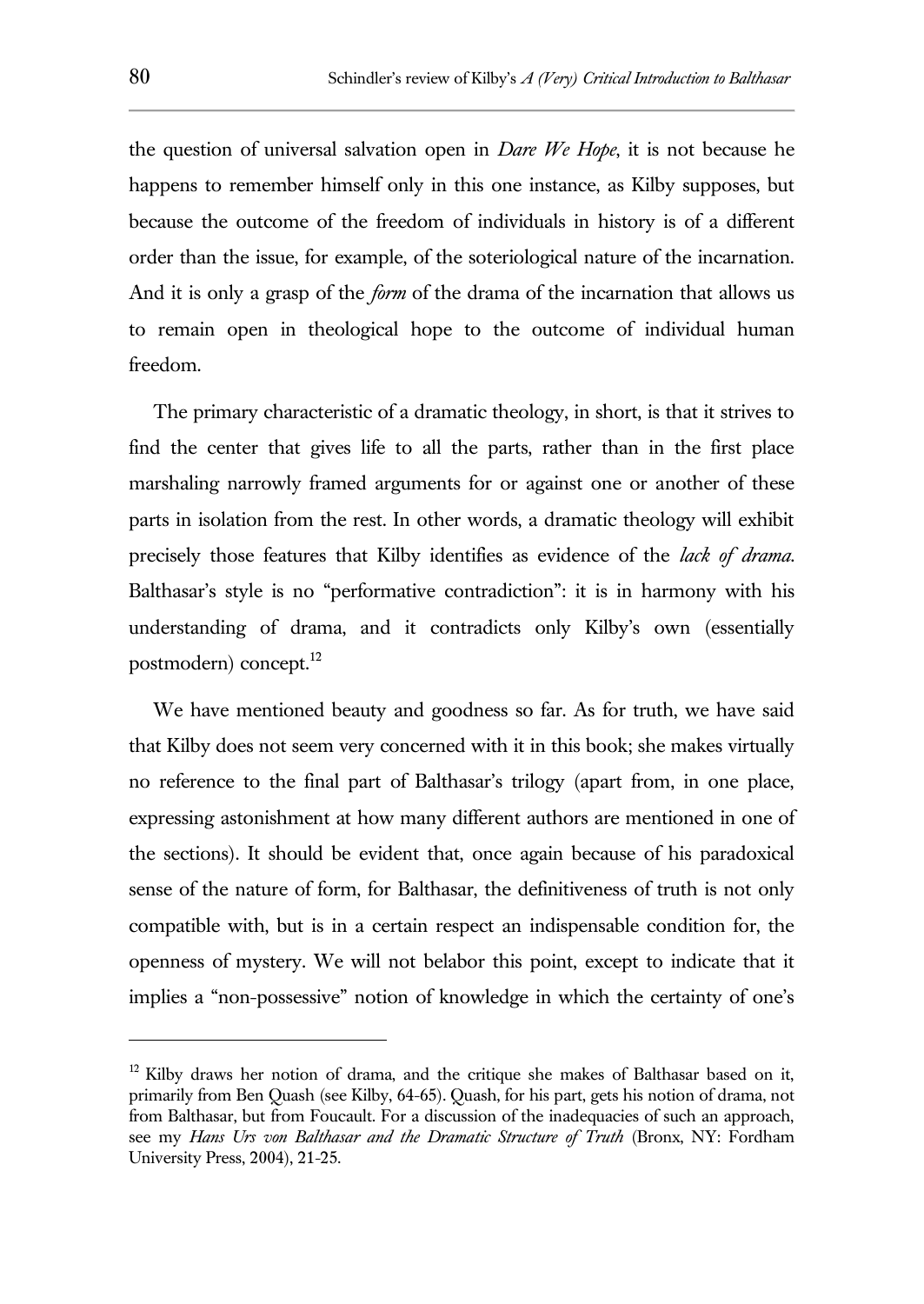grasp of a thing coincides with one's respect for its abiding otherness. Running through the whole of Kilby's discussion, by contrast, is what we could say is a modern, liberal assumption that these dimensions are essentially opposed. According to this assumption, one threatens the freedom of others precisely to the extent that one makes a truth claim, regardless of the content of that truth; in order to ensure respect for others, one needs to loosen one's grasp on truth. But of course the irony is that this assumption makes truth and knowledge oppressive by nature. They appear to be so because they ultimately reduce, as we saw above, to authoritarian self-assertion. And this follows because one has interpreted form in an essentially subjectivistic way. The only way to avoid oppression and domination, given this interpretation, is to limit knowledge, or as Gianni Vattimo has "argued"—to practice self-irony regarding truth claims. When Kilby explicitly sets aside all consideration of substance, *i.e.*, any engagement with a truth claim as a truth claim, in her discussion of Balthasar, she is in effect determining *a priori* that his presentation of form in the matter at hand is *essentially not* an articulation of the reality of a thing, of the matter as it in fact is. Instead, it can only be an imposition. Knowledge is domination; to avoid domination, one must limit knowledge and truth claims. Thus, when Balthasar attempts to give an account of the whole, to articulate a truth that would illuminate the ways various things are related to one another, given the terms she has set (without argument), Kilby can only understand this as Balthasar's "silently positioning" himself so that he has control. Theology, apparently, is all about power relations, so that if one is not giving power, one is taking it. What one is never doing is enjoying community in the truth. But is it possible finally to enjoy community in any other way?

If one does not accept the tired "hermeneutics of suspicion" that Kilby apparently presupposes here, one can make much more obvious and compelling sense of all of the time Balthasar spends—more than perhaps any other author in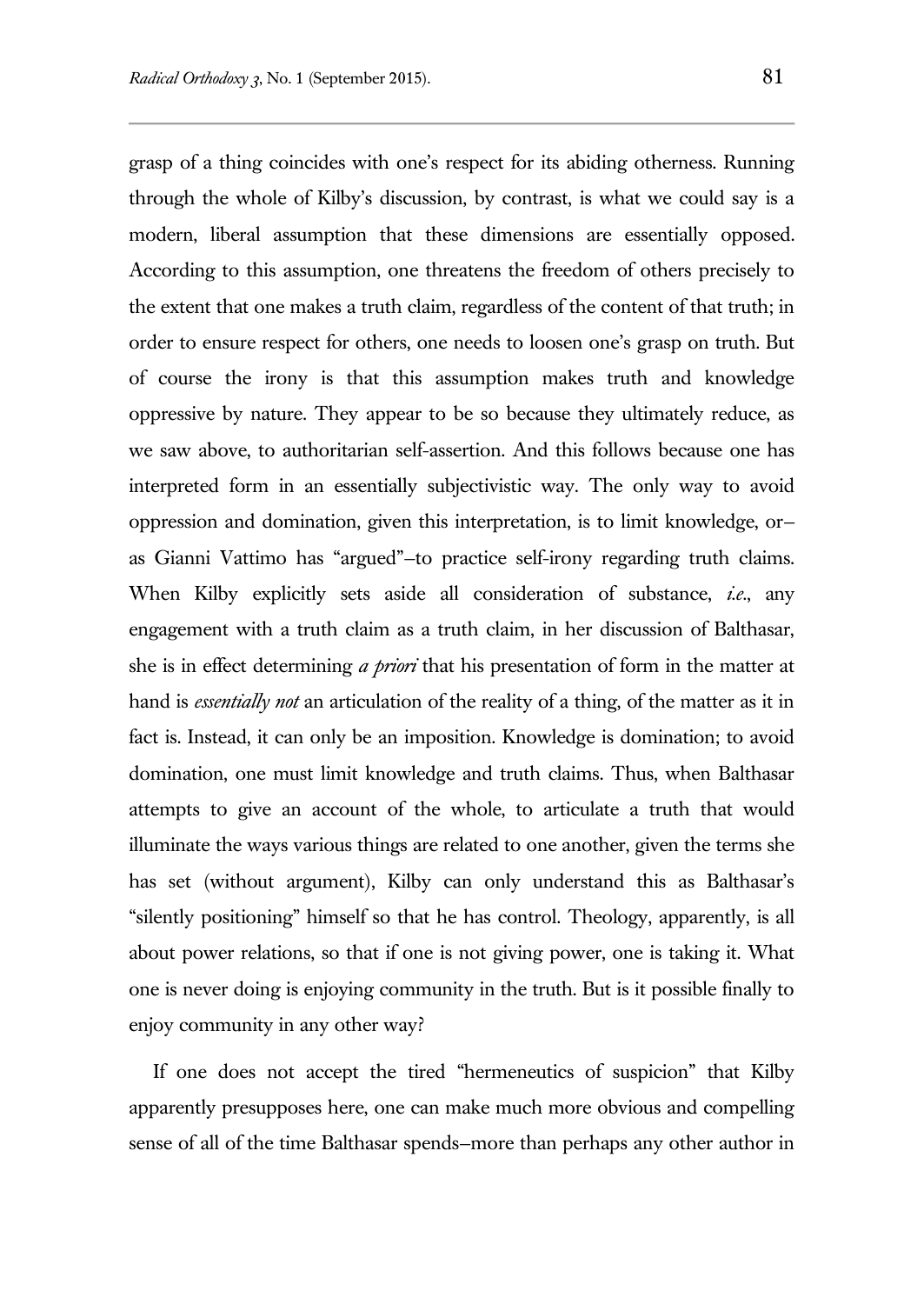our age—elucidating the thought of others rather than simply laying out his own. If he has the "God's eye view," as Kilby characterizes it, what point would there be in going to such lengths at every turn to present others' insights? Rather than assuming that this is simply an exhibition of his erudition and mastery, one ought to consider the possibility Balthasar thinks that these authors say something indispensable, both to him and to all of us, something that has perhaps been overlooked. One of the things that attracts people so fervently to Balthasar is precisely the fact that his theology enkindles a love for the tradition and implants a desire to get to know the Church's great saints and theologians better.<sup>13</sup> Balthasar does indeed attempt to present the whole whenever he writes, but a whole is not oppressive of its parts (how could it be?); if it is a proper whole, it liberates them all to be what they are, it brings to light their uniqueness. There is no opposition, in principle, between truth claims and freedom. If a truth claim in fact enslaves, that is evidence that it is false or incomplete, but because the claim deliberately aims at truth there are grounds in this case for correcting it.

One of the ways Kilby characterizes the problem she sees in Balthasar is by saying he is essentially an "unfettered" theologian, who worked essentially in isolation and so without the natural restraints that occur in one's thinking when one is beholden to the standards of a press or editorial board, and when one is surrounded by colleagues working in different areas and possessing different backgrounds.<sup>14</sup> But Kilby has clearly not been to visit the archives in Basel, where decades have been spent trying to bring order and accessibility to the *mountains* of substantial correspondence Balthasar wrote in his lifetime. Rather than being narrowly obsessed with his own writing, Balthasar occupied the first

<sup>&</sup>lt;sup>13</sup> See, for example, the "testimonies" presented in *How Balthasar Changed My Mind*, ed. Larry Chapp and Rodney Howsare (New York: Crossroad, 2008).

 $14$  See Kilby, 38-40.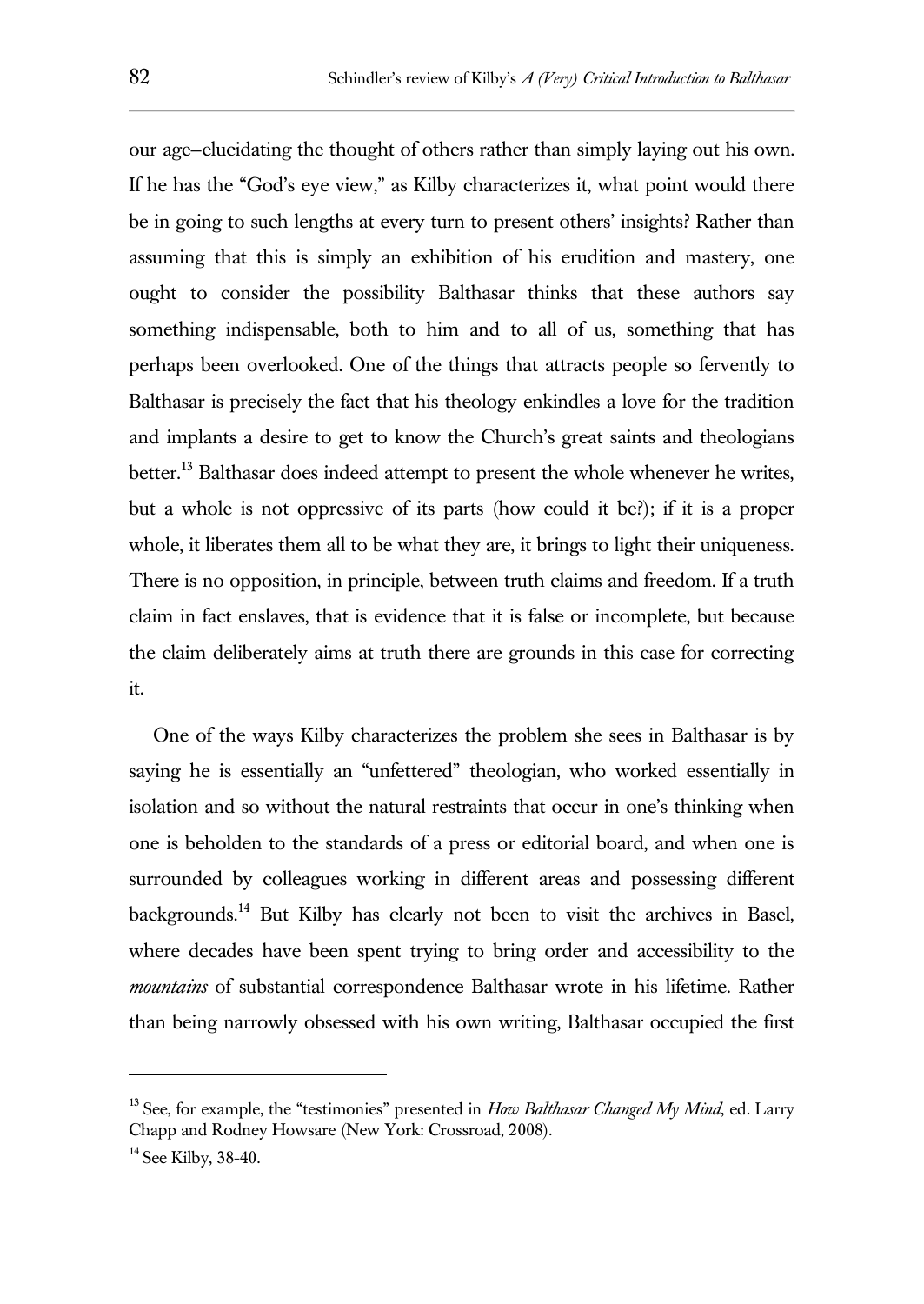hours of every day—the most important time for work—with the task of writing letters and responding to requests from others, whether those were famous theologians or first-year graduate students. The "colleagues" with whom he discussed not just his work but the problems facing the Church and the world, the great figures of literature and art, and the central questions of philosophy and theology, were some of the greatest minds and spirits of his time. The notion of truth as fruitfulness grew not only out of his long study of the tradition, but also out of his constant dialogue with others.

In the last pages of her book, Kilby attempts to show her fairness and raises a striking question: "Might there not be, it could be asked, underlying the criticisms I have been raising, something very like a modern anxiety toward wholeness, a refusal to countenance even its possibility?"<sup>15</sup> The question ignites one's hope that she will reflect on the guiding presuppositions that have gone without explanation or argument, and perhaps try to justify them. But one's hopes are disappointed; she doesn't answer the question, or even make an attempt. Instead, she simply articulates yet another repetition of her complaint that Balthasar is oppressive because his theology is founded on a "symphonic" conception of truth. Because this is what she writes in response to the question she raises, one can only interpret her as "performing" the answer that she fails to give explicitly. That answer is "Yes."

Let us, in closing, consider the difference between these two approaches to reality in relation to the question of what Kilby calls "epistemic humility." One of the epigraphs of *The Glory of the Lord*, volume IV, is a verse from Goethe: "Whoever cannot give account / Of three thousand years, / Let him remain in darkness, unlearned, / And live from day to day." Balthasar is here taking the principle of "seeing the form," not as a presumption (the Kantian *a priori*, we

 $15$  Ibid., 149.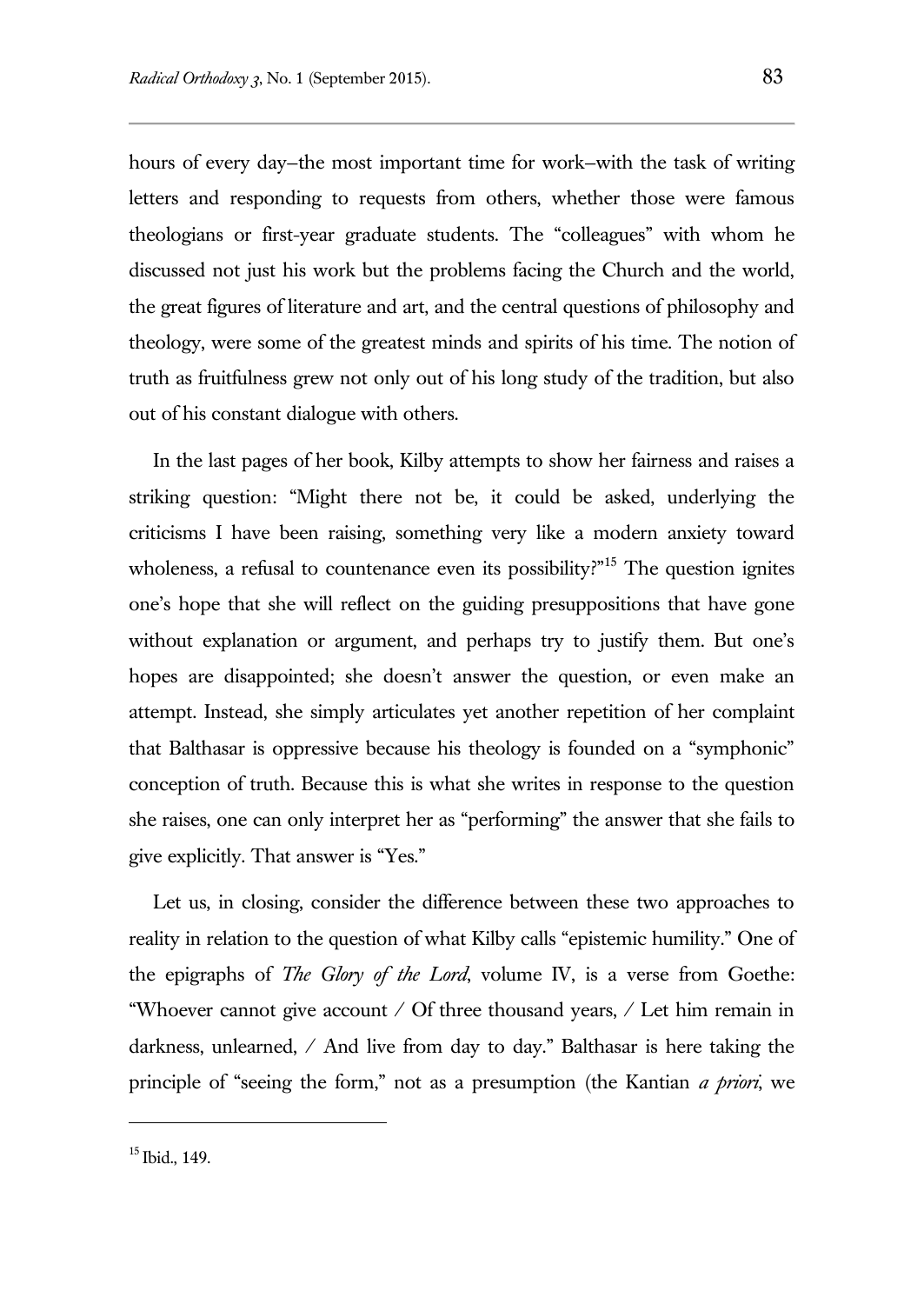recall, was Rahner's foundation), but fundamentally a *task*. Balthasar feels an *obligation* to account for the whole as adequately as possible because of the claim that the whole makes on him (this is the essence of beauty). It is an essentially other-centered approach, and in this sense it is a fundamental expression of "epistemic humility." Only a truth claim, as we indicated above, can be corrected, because only one who claims truth can be claimed *by* truth. Balthasar's approach is by its very nature and intention open to criticism *precisely because* it is an attempt to see the whole. Criticism of Balthasar, in this respect, is important; indeed, for Catholic (and catholic) thinkers it is indispensable: where his vision is too narrow, where he fails to account for some aspect of reality, of scripture, of the tradition, that is essential, where he exaggerates or oversimplifies, is essential to point out, and one does a service to his thought to make whatever shortcomings it betrays known. Balthasar's reading of other thinkers demonstrates just this disposition. He attempts first of all to articulate the center of the person's thought as generously and as carefully as he can, and only then to offer criticism. Indeed, his method is even more "Ignatian," in that he is best described as entering into the other's thought so that the other is enabled to bring himself, as it were, to judgment. But Kilby shows no such disposition, at least in the reading of Balthasar she offers here. As we observed above, she does not evaluate any of the substance of Balthasar's thought or seek to discern whether what he says might be true. Indeed, she does not even attempt to make any of the substance evident. The question that she raises at the very outset of the book—which, we ought to recall, she presents as an *introduction* to his thought—is not, "What is the fundamental aim of Balthasar's theology?" Or, "How do the parts of his thought fit together?" Instead, she asks—as the "entry" question (!) to orient her discussion—"How can one, then, *catch hold of* Balthasar well enough in order to be able to criticize him?"<sup>16</sup> Does one, we are prompted

 $16$  Ibid., 6 (italics are Kilby's).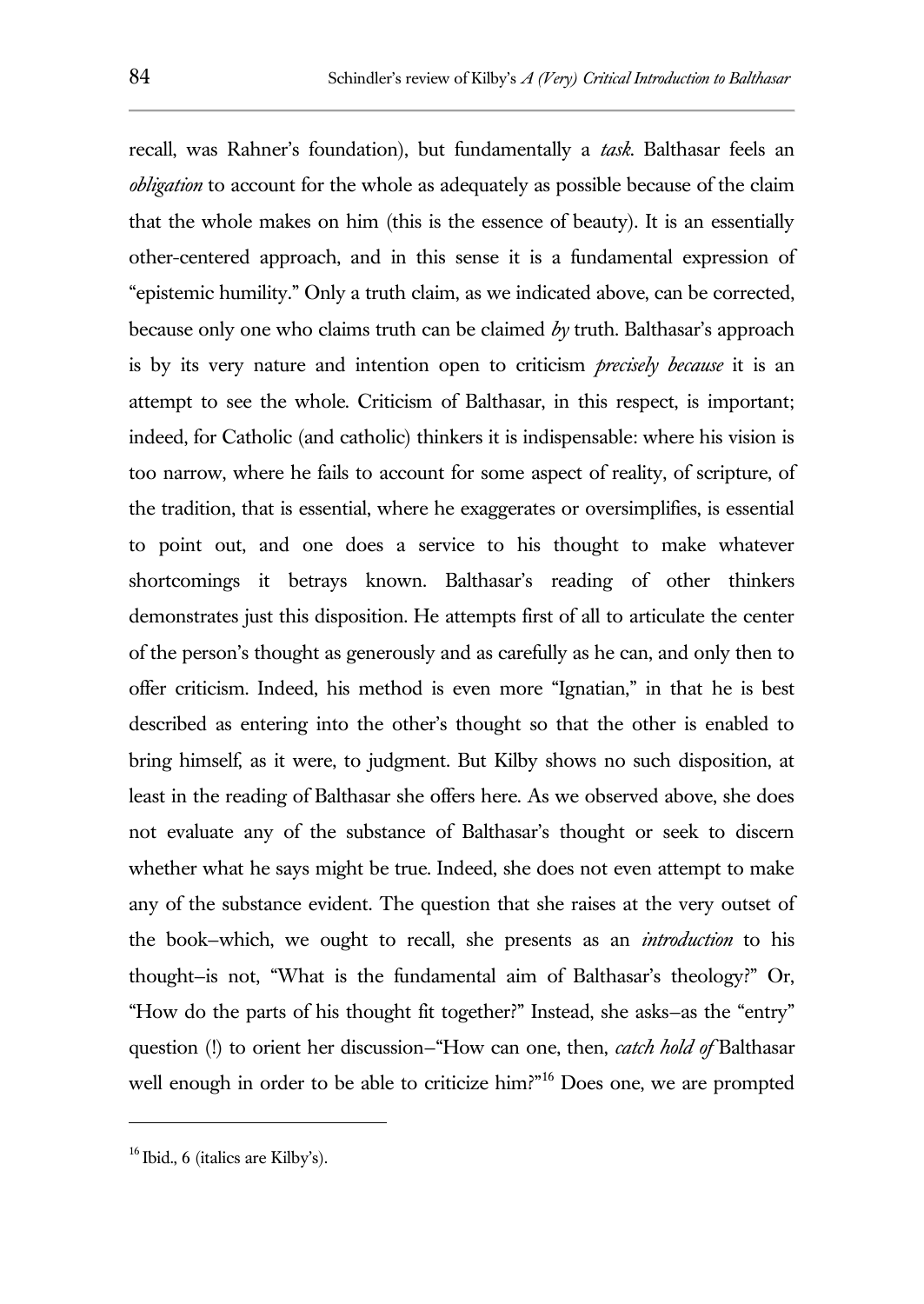$\overline{a}$ 

to ask in return, most properly *begin* an assessment of an author in the mode of epistemic humility by finding the best way to get him in one's "grips" so that one may most effectively criticize him?

It would be tempting to say that Kilby is presenting here a "performative contradiction," but on second thought this is not true. In fact, the method follows from her assumptions about the nature of things. If one takes for granted *a priori* that the form of things, of ideas, of thinkers, may perhaps be there but lies outside of any capacity to see it, one is saying in effect that there is no obligation to look for it. One is saying, in other words, that partial perspectives, because they are unsurpassable, are effectively absolute. Kilby quite evidently feels no obligation to find the center of Balthasar's thought, in order to be able to judge it. Indeed, she apparently feels no obligation to read any secondary literature that might help to present the center—and so perhaps challenge her own reading—but only the authors who already agree with her judgments (apart from general references to a few positive overviews of Balthasar's oeuvre at the very outset of the book, there is scarcely a single substantial reference in the footnotes to anything in the secondary literature that is not directly critical.)<sup>17</sup> She in fact makes no effort to enter into it and consider, empathetically, what he is trying to say and weigh its relative truth. One will note, if one rereads her text with this in mind, that Kilby does not say a *single* positive thing about Balthasar in the entire book that she does not immediately substantially qualify or simply undercut—if not in the very next sentence, at least in the very next paragraph.

 $17$  It is perhaps worth pointing out that this present critique of Kilby's book was originally written in response to an invitation to contribute an "afterword" to be published along with her text, since there was concern her text was so one-sidedly critical. But Kilby refused to allow it. There is an irony that an author who so strongly criticizes a theologian for allegedly seeking to hold the master perspective in a conversation would herself deny a hearing for a view "from the other side," so to speak. The point in mentioning this is not to make an ad hominem argument, but simply to show that the insistence on "allowing the other to speak," no matter how sincerely meant, is almost inevitably contradictory in fact, and typically coincides with a willingness to exclude out of hand a genuinely different perspective.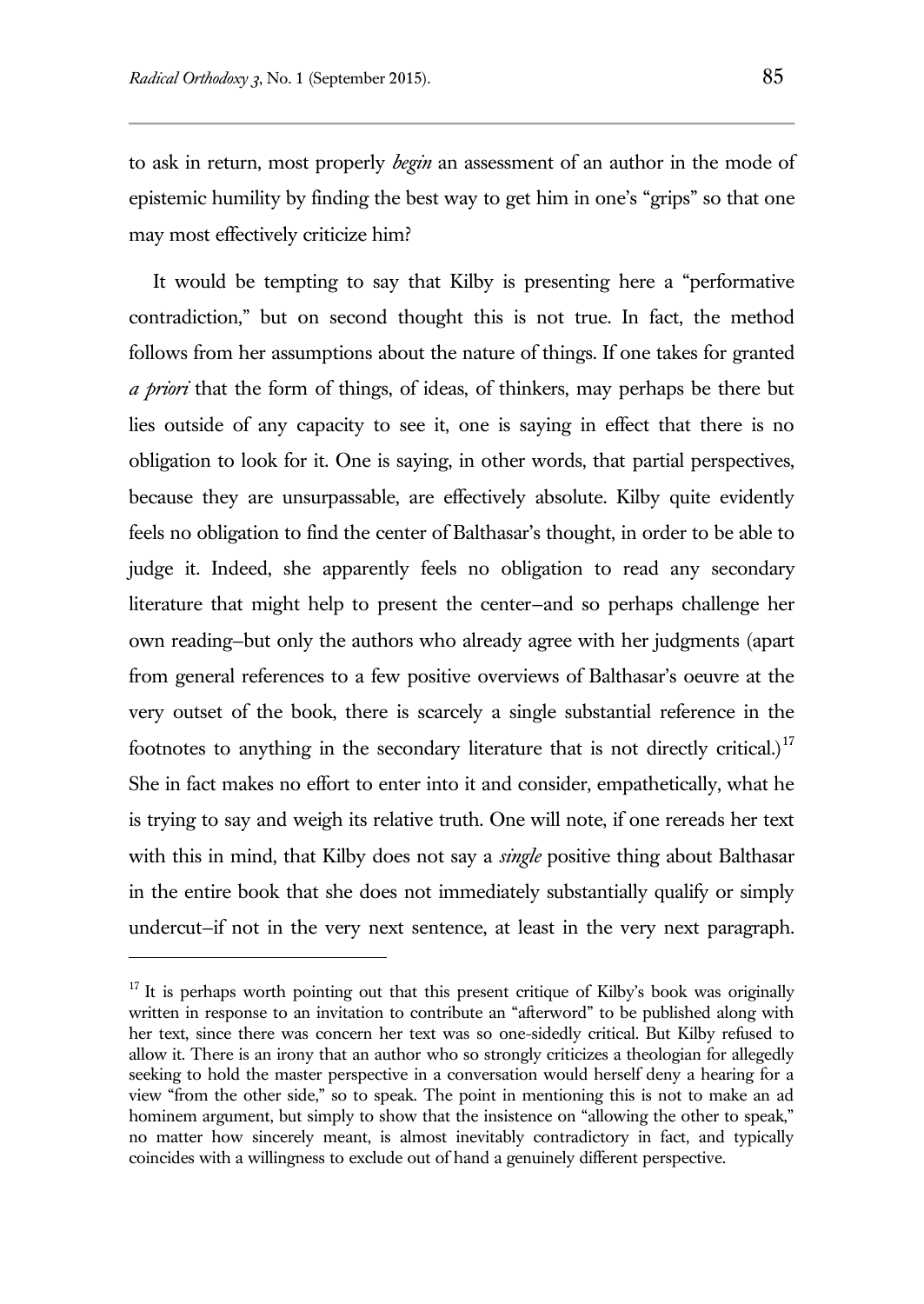The approbation she gives to *Dare We Hope*, significantly, comes in an *appendix*. While Kilby's emphasis on partiality might seem to give space to the other, her treatment of Balthasar's theology reveals the real implications of her assumptions: precisely because a detachment from the whole makes the fragment absolute in itself, one cannot help but impose one's own views on another, and measure the other by those views in a manner that allows no appeal.

Balthasar's thought, founded on the notion of form, seeks the *center* of things out of a desire to get to the heart of the matter. And this desire has the structure of humility, because it is set on something larger than the self. He seeks the center of Christianity—to display the form of Christ—and he seeks the center of the various thinkers he engages, even and especially the ones he seeks to criticize. Clearly, one cannot offer valuable criticism except of that which one has understood. Kilby rejects *a priori* the availability of a center, which means she simply relieves herself of any responsibility for trying to find it. She makes no effort to see the center of Balthasar's thought, but contents herself with "partiality" and "fragments," and more or less ad hominem potshots that arise from a selective reading. A person wishes to learn something from a good criticism, which is why it is not in principle a contradiction to write a "very critical introduction," *i.e.*, an effort to present a thinker to one unfamiliar with him or her that is coupled with a judgment on that thinker. But one learns virtually nothing substantial about Balthasar from this book. Kilby does not reject the study of Balthasar altogether, but her final judgment of this thinker is quite damning: "the one thing in my view one ought *not* to learn from him is how to be a theologian."<sup>18</sup> Her own book may have been a better introduction to Balthasar's theology if she had attempted to learn from him, if not how to

 $18$  Kilby, 167.